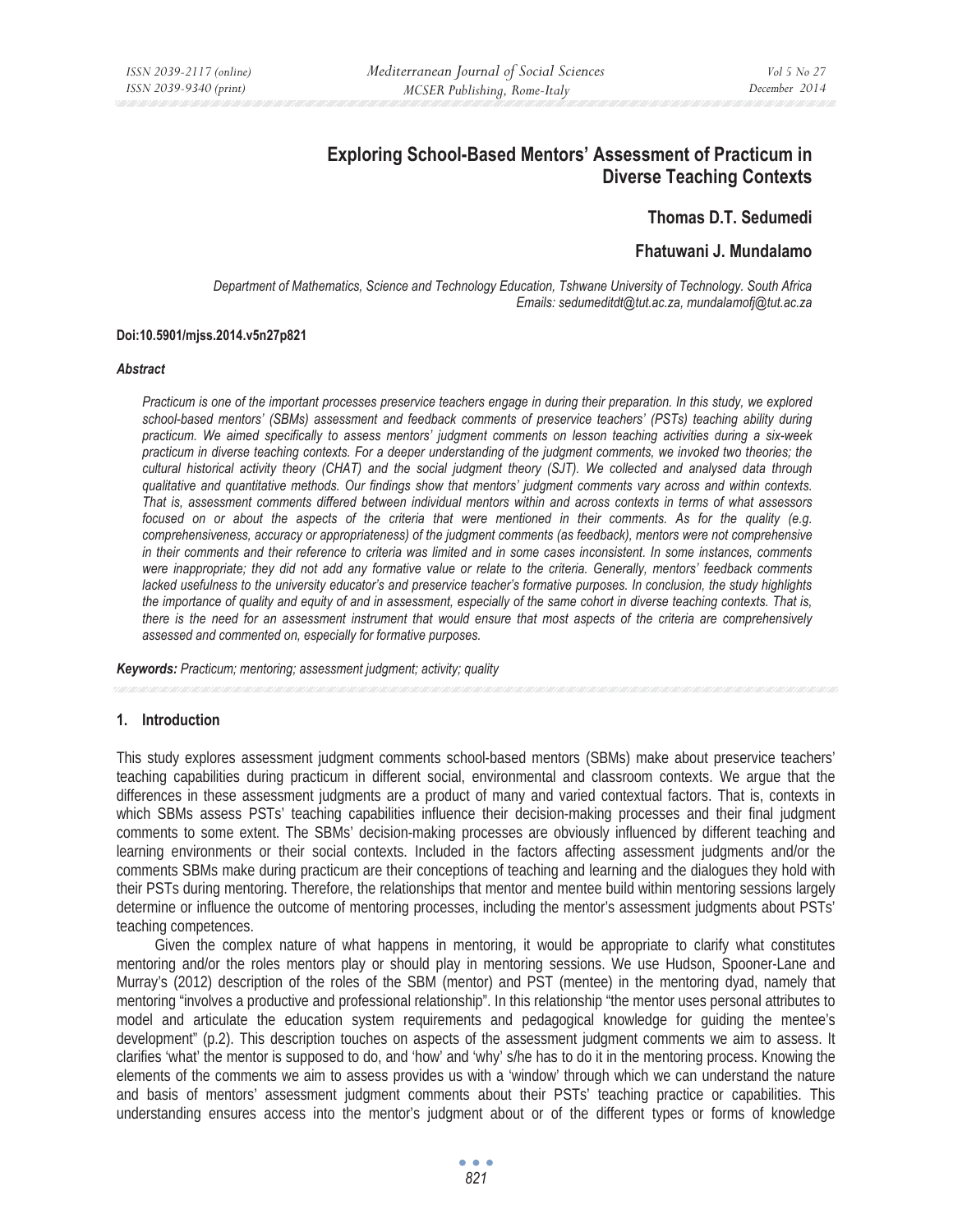demonstrated in PSTs' teaching abilities (Smith, 2010), individually or in an integrated form.

Assessing SBMs' judgments constitutes an assessment of their feedback to both themselves (as mentors) and their mentees (PSTs). It is a reflection of their own abilities to guide and develop PSTs in a mentorship relationship. For our purpose, assessing mentors' assessment allows us to 'see' through the mentor's 'mirror' of assessment judgments the extent to which the mentor is able to negotiate his/her way through the conflicting roles of the difficult mentorship position. Mentors' recognition of their own abilities, the PSTs' prior knowledge and learning styles, as well as of the learning environments and social contexts is important for their informed and honest judgment of teaching abilities (Crasborn, Hennissen, Brouwer, Korthagen & Bergen, 2008). Conversely, our accurate assessment of the mentors' assessment judgments through their comments depends on our judgment of the diverse environments and social contexts that mentors are immersed in when engaging with PSTs in their complex and multiple positions as mentors and assessors. In this study therefore, and as a way to understand the differences in assessment judgment outcomes among mentors, we assessed the nature, content and quality of school-based mentors' assessment judgments. These assessment judgments/comments are in effect the feedback about what they consider important practice teaching lessons during practicum. The questions we aim to answer in this study are as follows:

- What is the nature and content of mentors' assessment judgment comments on PSTs' teaching capabilities? Assessment of the nature and content in this study was limited to written comments as reflected in the *teaching practice journal*. The nature and content of the comments provide a measure of how SBMs reflect on PSTs teaching activities.
- What features did SBMs mostly focus on in their assessment judgment comments of PSTs teaching actions and/or abilities?

With this question, our aim was to establish the extent of the different areas SBMs focus on in their comments about PSTs teaching practice abilities in relation to the criteria as set out in the *teaching practice journal*.

• What is the quality of SBMs' assessment judgment comments of the lesson teaching capabilities of PSTs? The intention with this question was to reflect on the SBMs assessment judgment comments against the criteria as set out in the assessment instrument. These comments are in effect the SBMs' feedback to PSTs and their university educators about their teaching capability. In other words, the comments need to serve a formative purpose. According to Sadler (1998), quality or effective feedback must be accurate, comprehensive, appropriate, and accessible.

### **2. Assessment as a Critical Factor in Practicum Mentoring Processes**

Mentoring is considered a critical aspect of the practicum activity (Leshem, 2012; McDougall, Mtika, Reid & Weir, 2013). However, there is a plethora of mentoring definitions and/or related practices that make this concept slippery. These varied mentoring practices are further made complex by different assessment approaches. The differences become more pronounced and diverse in different learning and social contexts; hence, assessment outcomes may differ between mentors and with changing teaching and learning environments or social contexts. With differing mentors' assessment judgment comments, the validity and reliability of assessment during practicum becomes a challenge of quality and equity in teacher preparation. Hogdson (1976) highlights Morris' (1970) concerns about the difficulties inherent in the assessment of teaching abilities, especially where grading is the dominant assessment approach. Two major points of his argument are that: (1) grading marks allocated for practice teaching lack validity as they reflect a limited number of teaching skills, and (2) grading as an assessment approach is not reliable and cannot be reproducible.

Despite Morris' (1970) almost forty-three years of concerns about the limitations of grading, assessment by grading is still predominantly used in teaching practicum assessments. Another dimension of this argument is Sadler's (1998), namely that "grades and marks do not deliver as much formative effectiveness as tailored comments" and can be counterproductive with students of lower ability (p.77). Although grading as an assessment approach for teaching ability has long raised serious concerns, this does not mean the approach should be discarded. In fact, there is a counter argument to discarding it. The suggestion is that it should be complemented with other methods to enhance the comprehensibility of assessment for higher levels of reliability of the assessment process and outcomes (Dall'Alba & Sandberg, 2006; Darling-Hammond & Bransford, 2005). We support assessment that will aid guidance of PSTs as future teachers. Multiple methods of assessment are ideal, especially in different learning environments or social contexts; "no single source in the appraisal of performance has ultimate legitimacy or warranty" (Tillema, 2009, p.156). Assessment in all its forms or manifestations linked with development should be viewed as 'pillars' on which mentoring must be anchored.

Although we support and encourage multiple assessment approaches, our focus is on formative purposes of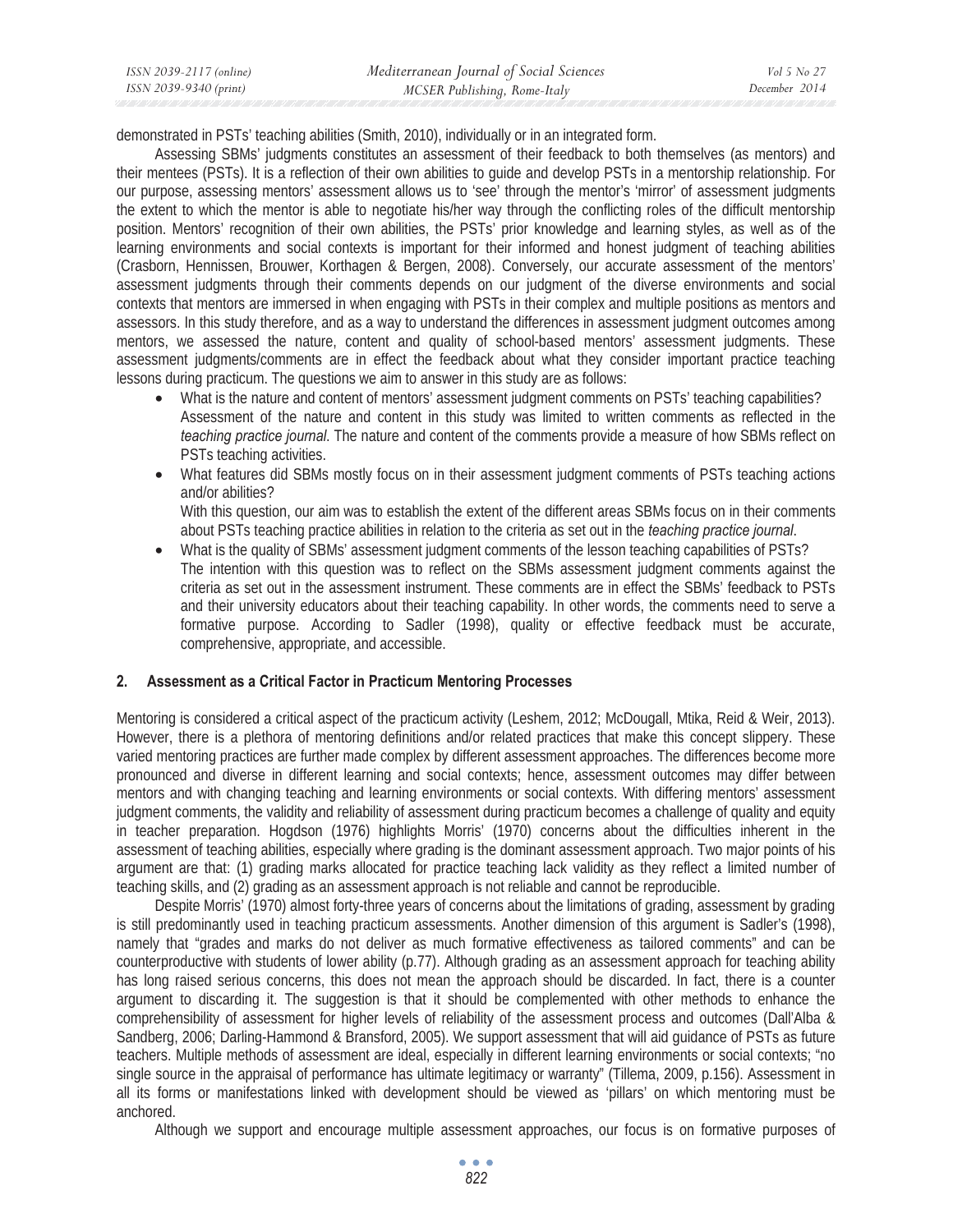| ISSN 2039-2117 (online) | Mediterranean Journal of Social Sciences | Vol 5 No 27   |
|-------------------------|------------------------------------------|---------------|
| ISSN 2039-9340 (print)  | MCSER Publishing, Rome-Italy             | December 2014 |

assessment as important elements of mentoring. Tillema (2009) argues that formative assessment "tries to document and illuminate the cyclical and extended process of professional growth and the building of relevant practice experiences" (p.156). In other words, formative assessment of teaching practicum informs both the mentor and the PST about what action to take to enhance both teaching and learning to teach. Formative assessment continuously links assessment to development (Black & William, 1998). Taras (2002) emphasizes our point that "examining assessment practice is...a useful means of gauging change and development in higher education since it impacts directly or indirectly on other processes" (p.503). Black and William (1998) contend that formative assessment is effective in all educational settings and hence its examination may be ideal, as it would affect other processes in different environments and social contexts.

## *2.1 Assessing assessment judgment comments in context*

The major challenge of mentoring lies in its idiosyncratic nature. This aspect of mentoring is bound to affect some of its processes (e.g. assessment) and the outcomes thereof. As indicated earlier, our aim was to assess the nature and content of assessment judgment comments and the quality of outcomes they reflect about PSTs' teaching abilities during a school-based practicum. Assessment judgment comments in this study comprise the SBMs' written "representation of an assessed person's knowledge, skill or understanding" of teaching of a lesson (Newton, 2007, p.158). In addition, this study attempts to reflect on the mentoring and assessment system used by mentors in assessing the PSTs' lessons. In light of this complex process, an all encompassing and effective framework was imperative. That is, the theoretical framework used in the study must enhance our ability to understand the SBMs' assessment outcomes or their judgment comments of PSTs' teaching abilities in diverse learning environments and/or different social contexts. Diversity in contexts – geographical, environmental, historical, cultural, economical, academic and experiential, especially for mentor teachers (SBMs) – adds to the already near impossible situation for the study.

We discuss some of the elements of the idiosyncratic nature of mentoring contributing to this complexity below.

- Mentors and PSTs bring different beliefs and concerns into the mentoring process, which results in complex interactions and complicated dynamics during mentoring dialogue sessions (Hawkey, 1997). These differences (e.g. beliefs) may compromise assessment processes, leading to biased assessment judgment comments from the mentor and in the process unsettling the PST. This unsettled environment may consequently lead to tensions that would produce unreliable assessment environments and outcomes of the PSTs' practice teaching ability. In addition, perceptions about mentoring processes can affect the relationships and the learning process that develops for both mentor and the PST by influencing how they communicate and what advice is given (Wang, 2001).
- SBMs bring into preservice teacher preparation or mentoring situations diverse practical knowledge backgrounds gathered over years of teaching and learning experiences. Teachers' backgrounds and experiences affect their judgments during their activities both as mentors and assessors. According to Beijaard and Verloop (1996), practical knowledge is the "teachers' knowledge of classroom situations and the practical dilemmas they face in carrying out purposeful action in these settings" (p.277). This knowledge differs from teacher to teacher and will influence their assessment judgments or comments on situations differently. In their positions as mentors of PSTs they will have different views on how PSTs perform during practicum in different or the same contexts.
- Different learning and teaching environments for the PST and mentor respectively may influence their conceptualisation of teaching and, subsequently, their views of the processes of learning to teach and their vision of the role of the mentor (Maynard & Furlong, 1993). These differences are a challenge to their mentoring dialogue sessions and may have implications for a successful mentoring relationship and the learning-to-teach abilities of the PSTs.

In this mentoring situation, it would be difficult to have consistent assessment outcomes, because judgments are intrinsically linked with the backgrounds of both the PSTs and their mentors. Backgrounds here may refer to the knowledge (which in this case is different), their individual cultures, the educational institutions' cultures (university and school), historical backgrounds of local education structures, etc. These differences bring into the mix different educational environments and social contexts. The challenge to SBMs is how to engage PSTs in this contextual milieu. Against this background, our aim is to better understand the nature and content and the quality of the assessment comments they make about PSTs' practice teaching abilities. These, we argue, are context dependent.

Clearly, this complexity requires a holistic framework to assist us in selecting relevant theoretical and practical tools to enable access to the contents of their judgment comments and/or their rationale for arriving at such assessment judgments. In this regard, we invoked the cultural historical activity theory (CHAT). According to Roth and Lee (2007), the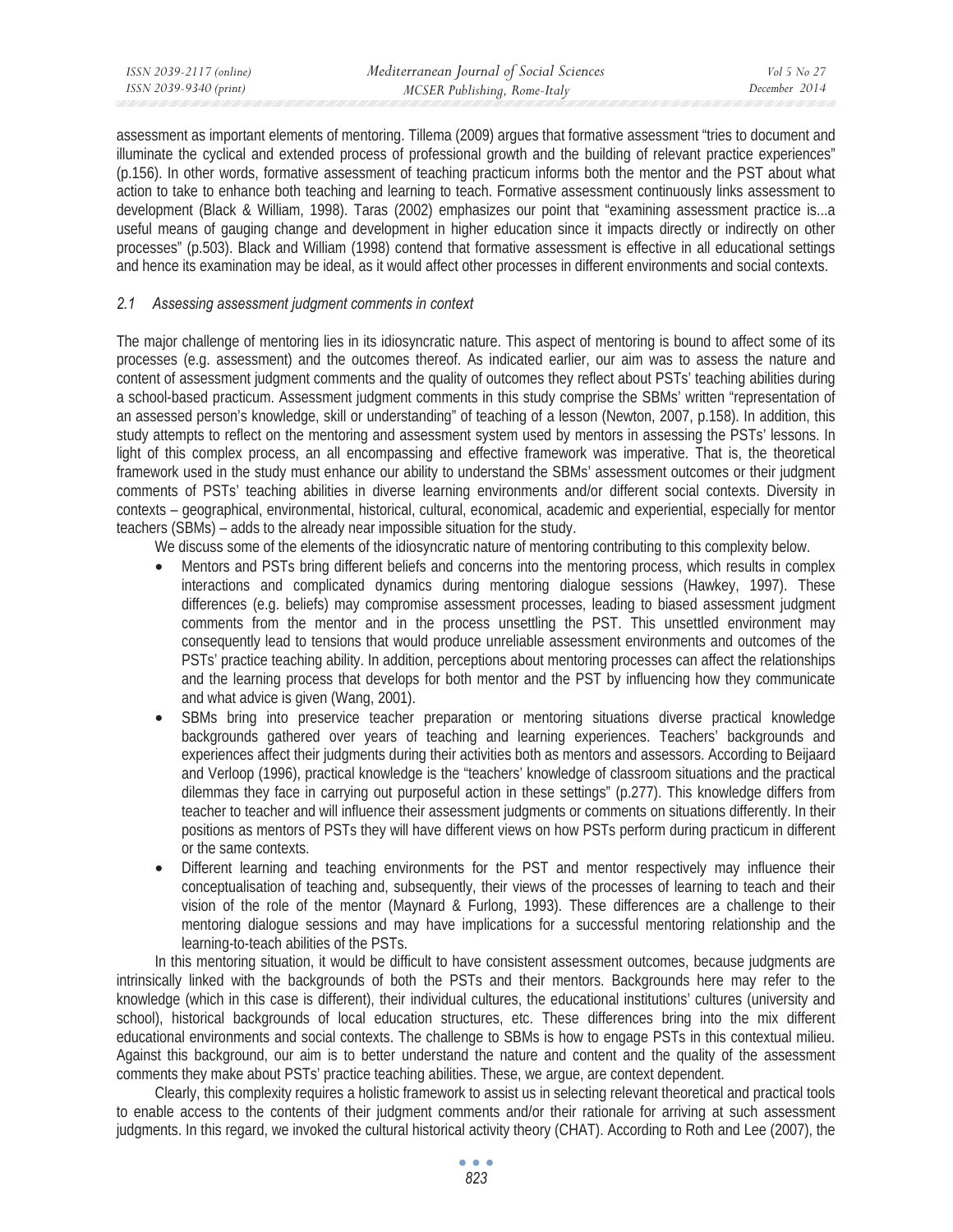CHAT and "its inherently dialectical unit of analysis allows for an embodied mind, itself as an aspect of the material world, stretching across social and material environments" (p.189). We believe that the CHAT will enhance our understanding of SBMs' assessment judgments as they (Crossouard, 2009), "are mediated and shaped by the material and symbolic tools available in the socio-cultural settings" of their activities (p.79). That is, as researchers we should not only focus our interpretations of SBMs' judgments purely on their comments but also reflect on the socio-cultural milieu in which these judgments are made.

According to Engeström (1987), the SBMs and the PSTs operate in diverse social context systems. These systems include and are evolving over historical cycles. In the case of our study, the evolving cycles include the changing education systems and cultures of both the communities of practice and political environments. CHAT will allow for interpretations within the different contexts and/or environments in which mentoring of PSTs takes place and may necessarily yield different assessment judgments which, in turn, would eventually produce or reflect different identities among the assessed (Crossouard, 2009). In its wake, CHAT (Roth & Lee, 2007) "theorizes persons continually shaping and being shaped by their social contexts that immediately problematise knowledge as something discrete or acquired by individuals" (p.189).

It is also important that assessment comments are always reliable and valid. For this purpose, we complement the CHAT with the social judgment theory (SJT). That is, we must be clear about what is assessed, how it should be assessed and why it is assessed, especially in different and complex social settings. Haigh, Ell and Mackisack (2013) describe the SJT as "attempts to model how judgments are made in complex social settings". With the SJT we are able to adapt our approaches and therefore "understand and improve important judgment processes" (p.2) to ensure accuracy, comprehensiveness and appropriateness of our assessment of mentors' assessment judgments, especially on instructional and psychological support of PSTs. Gold (1996) argues for two types of support. Instructional support enhances knowledge and skills development. Psychological support on the other hand builds confidence and encourages self-esteem. However, the instrument for assessment does not accommodate these aspects. In our assessment of the mentors' feedback (assessment judgments), we need to establish if mentors in their assessments did focus on these supports, since the role of the mentor is to induct and support the PST. The SJT is therefore useful as we attempt to refine and reinforce our assessment of both the system used by the assessor (SBM) and his/her own assessment or reflection on his/her activities.

As the role of the SBM is to induct and support the PST into the profession of teaching, we argue that it is only through a refined and accurate assessment of the PST that s/he may know *what, how, why and when* to assess. In this study, these questions focus on the variables (criteria) of understanding the PST's practice teaching of a lesson. These variables include aspects of: mastery of learning content; the PST's didactic flexibility; ability to communicate with the learners; actualisation of content; the use of teaching media and/or materials; and the application of teaching methods. These variables are part of the instrument used for assessing the teaching of a lesson.

# **3. The Study**

# *3.1 Context of Study*

The study is an exploration of SBMs' assessment of PSTs' practice teaching lessons during a six-week practicum in schools. During this period, each PST is assigned a mentor teacher for a specific teaching subject. The study was conducted among University of Technology (UoT) students in South Africa. The university caters for students from diverse teaching and learning environments and/or social contexts. The student population is therefore made up of ethnic, cultural, geographical and socio-economically diverse groupings. The focus of the study is on second-year Bachelor of Education (BEd) programme preservice teachers ( $n = 53$ ). That is, the population of this study comprises 53 individual preservice teachers' teaching practice journals (TPJs). Of these TPJs, four groups were formed according to the origins (i.e. province or environment) of preservice teachers. That is, a group is made up of TPJs from a particular context.

# *3.2 Design of Study*

This study used a mixed-methods approach. The qualitative aspect of the study was a multiple case study of four cases from different contexts. In each case, the TPJs were purposively to reflect a particular context. Each case consisted of three TPJs from which SBMs' comments were drawn. It is within these cases that the *nature* and *content* and the quality of mentor's assessment judgment comments about PSTs' teaching abilities were explored to establish what was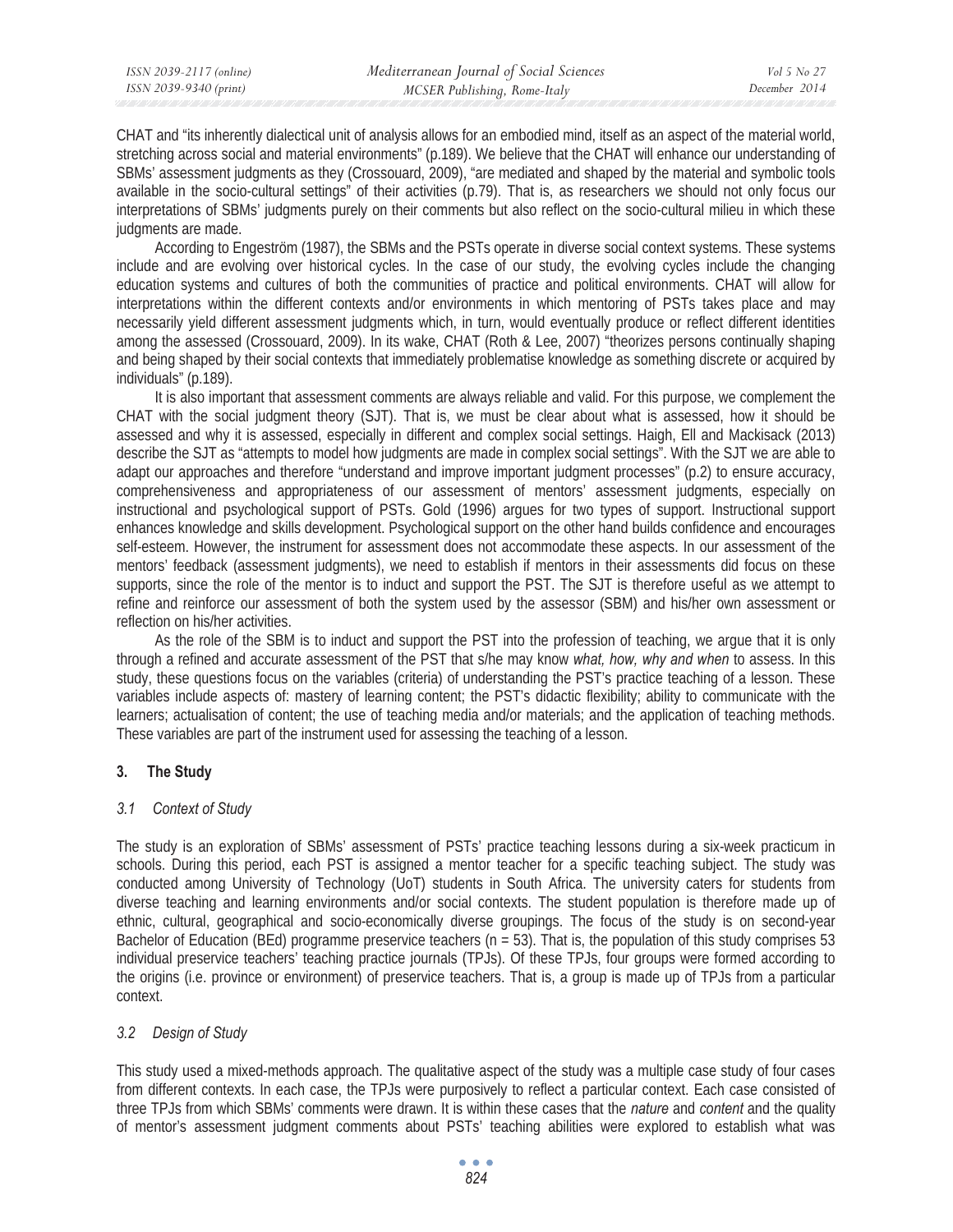| ISSN 2039-2117 (online) | Mediterranean Journal of Social Sciences | Vol 5 No 27   |
|-------------------------|------------------------------------------|---------------|
| ISSN 2039-9340 (print)  | MCSER Publishing, Rome-Italy             | December 2014 |

assessed and the particularity of the features or content of each case. In addition, the study aimed to establish the features of the comments SBMs mostly focused on in their assessment judgment of PSTs teaching actions and/or abilities. That is, the study focused on the different contexts and variables that mentor teachers commented on.

Contexts are here assumed to reflect the geographical or environmental situations mentors are working in, hence qualitative data was drawn from four provinces of South Africa. These provinces represent particular cultural, historical and geographical contexts; they represent different sampling units of the same sample of TPJs. In each case, we used three TPJs as *sampling units*, thus forming four categories (4x3 TPJs) of qualitative data collection sources. In other words, their assessment comments may directly or indirectly reflect the contexts and formative interactions that mentors had with the PSTs.

Quantitative data that were used for descriptive purposes within the cases. Twelve journals were used for data collection. Different features or variables within the assessment judgments were quantified by their frequent mentioning in the comments across the four cases and within the journals. In other words, assessment in different contexts is compared across TPJs of the sample or cases.

The quantitative aspect of the study focused on measuring the extent to which the features or elements in the comment appeared and used by mentors. The aspects or features mentioned were measured per TPJ and reflected in the criteria of the lesson plan (Tables 1-4). The criteria are reflected in the sections and subsections of the lesson plan. Each section, subjection or their features are identified by codes and were used in the analysis of the assessment judgment comments.

#### **4. Results and Analysis**

The results or the analyses are reported according to cases. The cases represent the different contexts. These contexts reflect four geographical South African provinces (Figure 1).



#### **Figure 1:** Map of South African provinces

Four provinces, Limpopo (LMP), Mpumalanga (MPL), Gauteng (GTN) and KwaZulu-Natal (KZN), were selected because most of the PSTs in this second-year Bachelor of Education (BEd) programme come from them. Four purposely-selected assessment comments from the TPJs were used for each case.

#### *4.1 Results of assessment judgment comments*

In this section, we first illustrate the results in the form of assessment comments by individual mentors in different contexts. The comments are reported in three cases of different contexts. Although the reporting is about cases, individual assessments by the mentors have also been analysed for an in-depth understanding of their situations. The unedited comments below are from the four provinces studied: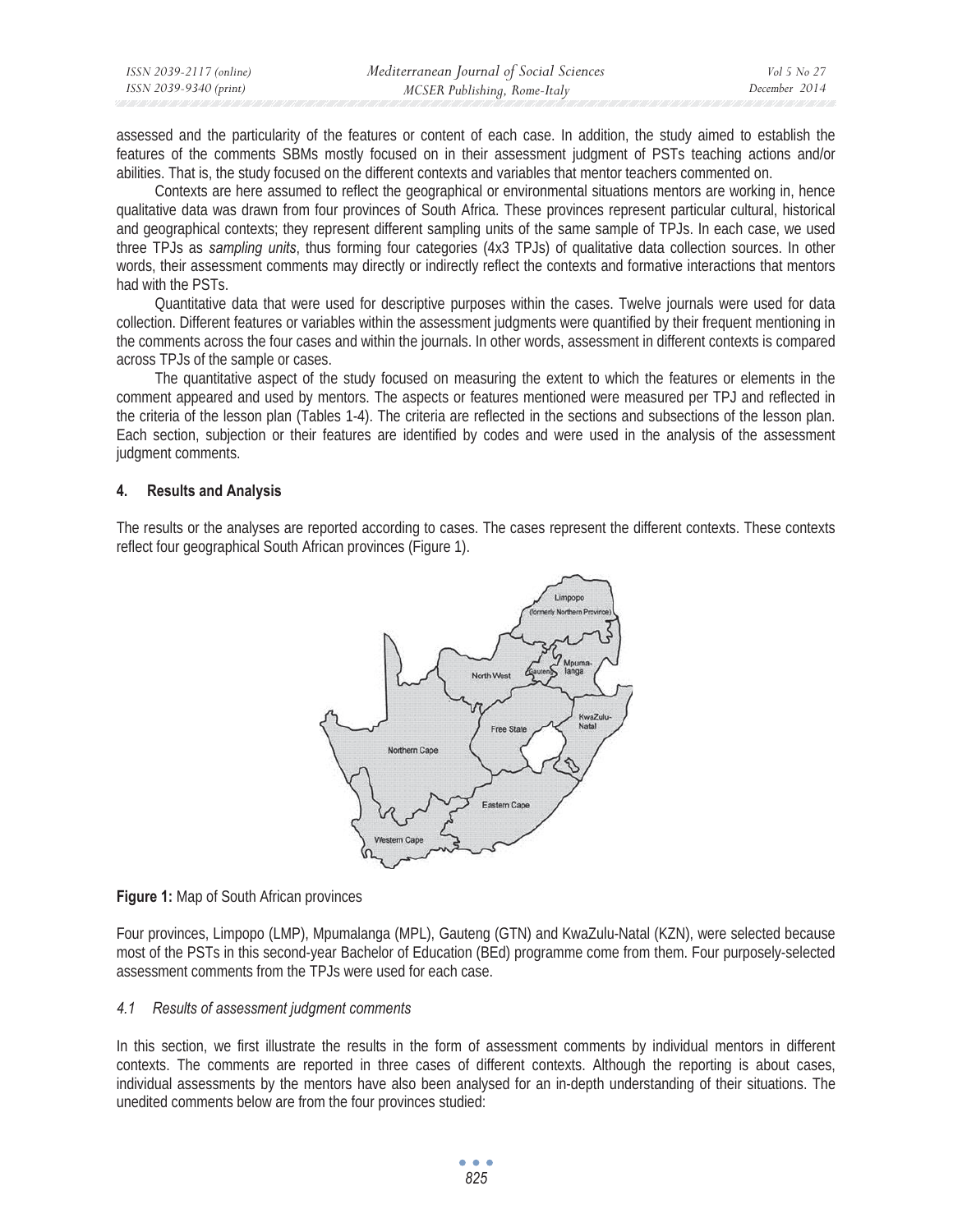### *4.1.1 Case LMP*

*LMP 001: "The lesson was [introduced in a good format; CR/DA]. He [involved learners and learners ask questions: PP] and the educator was able to [offer feedback: RL]. He [ask what they have learnt: AKK] at the end of the lesson. The*  voice was loud and clear. Pay attention: [language usage: D&LU], [class control: CC] teaching must be used at all *times" [*√√√√√*√:6 ]* 

*LMP 002: "The educator is well [grounded in the knowledge and skills: CP] of the subject. The quantity of the voice is good and he is audible. ...Needs to pay attention on [class involvement and discipline: CR/DA]. He [clearly explains the concepts: CP]. [Questions are clear and well answered: PP]. ...An interesting lesson." [√√√√:4]* 

*LMP 003: "She show passion of this job; so far you got what it take to become a good teacher. You know what she is doing and she always dedicates herself in each and every lesson: EM/IL]. The lesson you [know how to present it: CP] and it [being successful to the learners: LOa]. Try your best to [have an atmosphere: CR/DA], a [good atmosphere and be able to ask: AKK] to have [good point on how to motivate: EM/IL] your learners to do your best. Make sure that each and every lesson you [write important thing: LO] and [facts: Lo] to the learners'."[√√√√√√√√½8]* 

Limpopo is a province in the northernmost part of South Africa from which some of the university's PSTs come.

#### *4.1.2 Case MPL*

*MPL 001: "[Good introduction: CR/DA]. [Logically presented: LP]; [leading questions given: PP]; more needs to be done on [communication: CI]; on [learning material- appropriate but more needs to be done; R] [suitable methods were used; Sm] lesson [outcomes achieved: Lo]. His [lesson planning and presentation: CR/DA] are up to standard. He needs to improve on [time allocation: TM] within the lesson and [learner involvement: CI]."[√√√√√√√√√∤′:10]* 

*MPL 002: "[Lesson was well prepared: LO], [presented] and well done: Lo]. You need to be developed...learn to[discipline learners: CC ]...allow [learners to ask questions: CI ] so that your teaching will be effective but everything was well done."* [√√√√:4]

*MPL 003: "There is less [learner involvement: CI] in the class. No [appropriate reinforcement: IoKK] was given when a learner answers a question. More problems can be assigned to learners so as to answer the achievement of required flearning outcome: Lo]."[√√√:3]* 

Mpumalanga is the province that borders Mozambique in the eastern part of South Africa. This province, unlike the other three provinces in this study, does not have a university where teachers or mentors are trained. Its context is totally different in academic terms as far as mentors' experiences are concerned.

### *4.1.3 Case GTN*

*GTN 001: "Introduction-this was relevant: CR/DA] to [link learners' pre-knowledge with new concepts: LNK]; [used drawings to illustrate magnetic field; EoC] actualisation of content:] through exercise; learners represented well. Generally she handled [classroom management and control: CC] very well."[* $\sqrt{\sqrt{4}}$ */* $\frac{4}{4}$ *]* 

*GTN 002: "The educator shows [good content knowledge: LP] e.g. ...the [concepts were dealt with very well: CP). He*  has a very good quality of voice and he is the [master of the subject: EoC]. The [lesson plan reflected everything that *was to be done: LO]."[√√√√:4]* 

*GTN 003: "...the student is a hard worker and he is too cooperative and listens to other people's advice. He did [present the lesson according to the way [that learners had understood: Lo] it. [Learners were also active: Ac] when he presents lessons. Learners were [actively involved: Ac] in the lesson throughout the whole period. According to the way he had presented the lesson, I guarantee that even if he can be employed he will do the best and he seems to be a good future educator."[*√√*√:3]* 

Gauteng is the province in the middle part of South Africa. It is privileged in terms of resources, especially educational resources. It is also the economic engine of the country.

#### *4.1.4 Case KZN*

*KZN 001: "She needs to [link her lesson] with previous lessons: IoKK. [Next lessons need to be indicated: LO] and relevant. The student teacher also needs to bring more [teaching media: Ad] into the classroom in order to enhance teaching and learning.*"  $\sqrt{√$ *:3*]

*KZN 002: "There is a [lack in terms of lesson plan: LO] design. Need to improve on usage of different [teaching method: Ad]. Learners need to [be told what is expected of them: Lo] at the end of the lesson".[√√√:3]* 

*KZN 003: "She prepared very well for the lessons and give[s] the learners examples: EoC] and she [assist learners: AC]*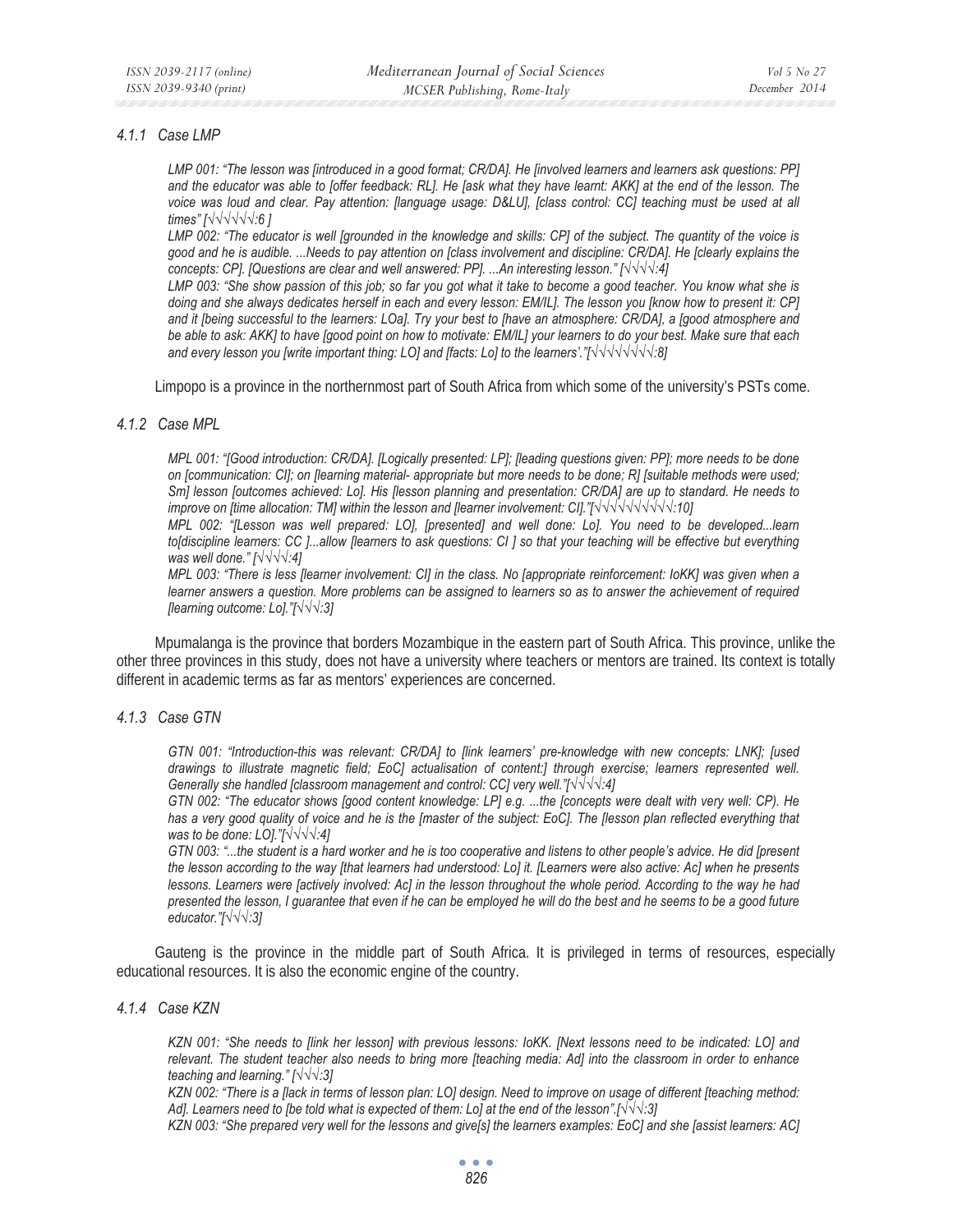*that are struggling to follow very fast".*[ $\sqrt{\sqrt{3}}$ ]

KwaZulu-Natal is in the southeastern part of South Africa. Most of the university's PSTs come from the rural parts of this province.

The geographical areas are here meant to reflect different contexts of the mentors' working environments and the influence these areas could have had on their judgment decision-making processes. The short description of each province demonstrates the different contexts in which mentors assessed practicum. Table 1 below illustrates a summary of the analysis of the mentors' assessment judgment comments made about PSTs' teaching and lesson plans in different contexts. The table reflects analysis of combined comments drawn from TPJs per province or context. There are apparent assessment differences across and within cases and individual mentors' comments.

## **Table 1:** A summary of the mentors' teaching and lesson plan assessment

| <b>Aspects in the Criteria</b>                                                  | Frequencies $(\sqrt{})$ of features of criteria, e.g. PC: | (A); (TS) commented on by mentors |                            |          |
|---------------------------------------------------------------------------------|-----------------------------------------------------------|-----------------------------------|----------------------------|----------|
| 1. Professional Conduct (PC)                                                    | <b>Case LMP</b>                                           |                                   | Case MPL Case GTN Case KZN |          |
| Appearance (A); teaching style (TS); delivery and language usage (D&LU) and     | 2(11%)                                                    | $1(5.9\%)$                        | $0(0\%)$                   | $0(0\%)$ |
| class control (CC).                                                             |                                                           |                                   |                            |          |
| 2. Lesson Preparation (LP)                                                      | 2(11%)                                                    | $4(23, 5\%)$ $2(22, 2\%)$         |                            | 4(50%)   |
| learning outcomes(LO); assessment criteria (AC) and lesson outcomes (Lo)        |                                                           |                                   |                            |          |
| 3. Presentation of the lesson (PoL)                                             |                                                           |                                   |                            |          |
| 3.1 Introduction (INT)                                                          |                                                           |                                   |                            |          |
| Create relationships/desirable atmosphere (CR/DA); effect motivation and        | 7 (38, 9%)                                                | $3(17, 6\%)$                      | $2(22, 2\%)$               | $0(0\%)$ |
| inclination to learning (EM/IL); pose problems for new knowledge (PP); link new |                                                           |                                   |                            |          |
| knowledge to real life situation (LNK).                                         |                                                           |                                   |                            |          |
| 3.2 Exposition and actualisation of the new learning content (EAL)              |                                                           |                                   |                            |          |
| Mastery of learning content (MLC)                                               | 3(16.7%)                                                  | $0(0\%)$                          | $1(11.1\%)$                | $0(0\%)$ |
| Logical presentation, clearly presented (CP).                                   |                                                           |                                   |                            |          |
| Didactic flexibility (DF)                                                       |                                                           |                                   |                            |          |
| Accommodation of circumstances (Aoc); reaction to learners(RL); continuous      | $1(5.6\%)$                                                | $0(0\%)$                          | $0(0\%)$                   | 1(12.5%) |
| evaluation (CE);                                                                |                                                           |                                   |                            |          |
| Communication and learner involvement(CLI) :                                    |                                                           |                                   |                            |          |
| class involvements (CI); individualisation (I); activity (Ac); explanation of   | $0(0\%)$                                                  | 4(23.5%)                          | $4(44.4\%)$                | 1(12.5%) |
| concepts (EoC);                                                                 |                                                           |                                   |                            |          |
| Actualisation of content (AoC)                                                  | $2(11.1\%)$                                               | $0(0\%)$                          | $0(0\%)$                   | $0(0\%)$ |
| Determine if learners achieved knew knowledge (AKK)                             |                                                           |                                   |                            |          |
| Teaching media (TMed)                                                           | $0(0\%)$                                                  | $1(5.9\%)$                        | $0(0\%)$                   | 1(12.5%) |
| suitability (Stm); relevancy (R); adequacy (Ad); originality (O)                |                                                           |                                   |                            |          |
| Methods/techniques (M/T)                                                        | $0(0\%)$                                                  | $1(5.9\%)$                        | $0(0\%)$                   | $0(0\%)$ |
| suitability (Sm); meaningfulness (MfN); effective (E); successful (Scf)         |                                                           |                                   |                            |          |
| 3.3 Conclusion(CON)                                                             |                                                           |                                   |                            |          |
| Lesson outcomes achieved (LOa); integration of new knowledge (loKK);            | $1(5.6\%)$                                                | 3(17.6%)                          | $0(0\%)$                   | 1(12.5%) |
| application (App); synthesis (Syn); evaluation of new knowledge (EoKK);time     |                                                           |                                   |                            |          |
| management (TM)                                                                 |                                                           |                                   |                            |          |
| Total number of aspects commented on:                                           | 18                                                        | 17                                | 9                          | 8        |

The discussions that follow will draw from the results as reflecting the questions that were posed and/or from any aspect that may have emerged in the analysis process.

### **5. Discussion of Results**

In their study of work-based learning, Brodie and Irving (2007) suggest a focused assessment. They argue that in order to effectively assess teaching practice or work-based learning, assessment should focus on knowledge demonstrated during the act. In this study, the act was the PSTs' teaching of a lesson, hence the focus of assessment would be on aspects of the lesson as described according to variables in the criteria. In other words, a focused assessment or its feedback of or about the lesson needs to be accurate, appropriate, relevant, and comprehensive (Sadler, 1998), especially for formative purposes. The comments as reflecting feedback need to be on defined aspects of the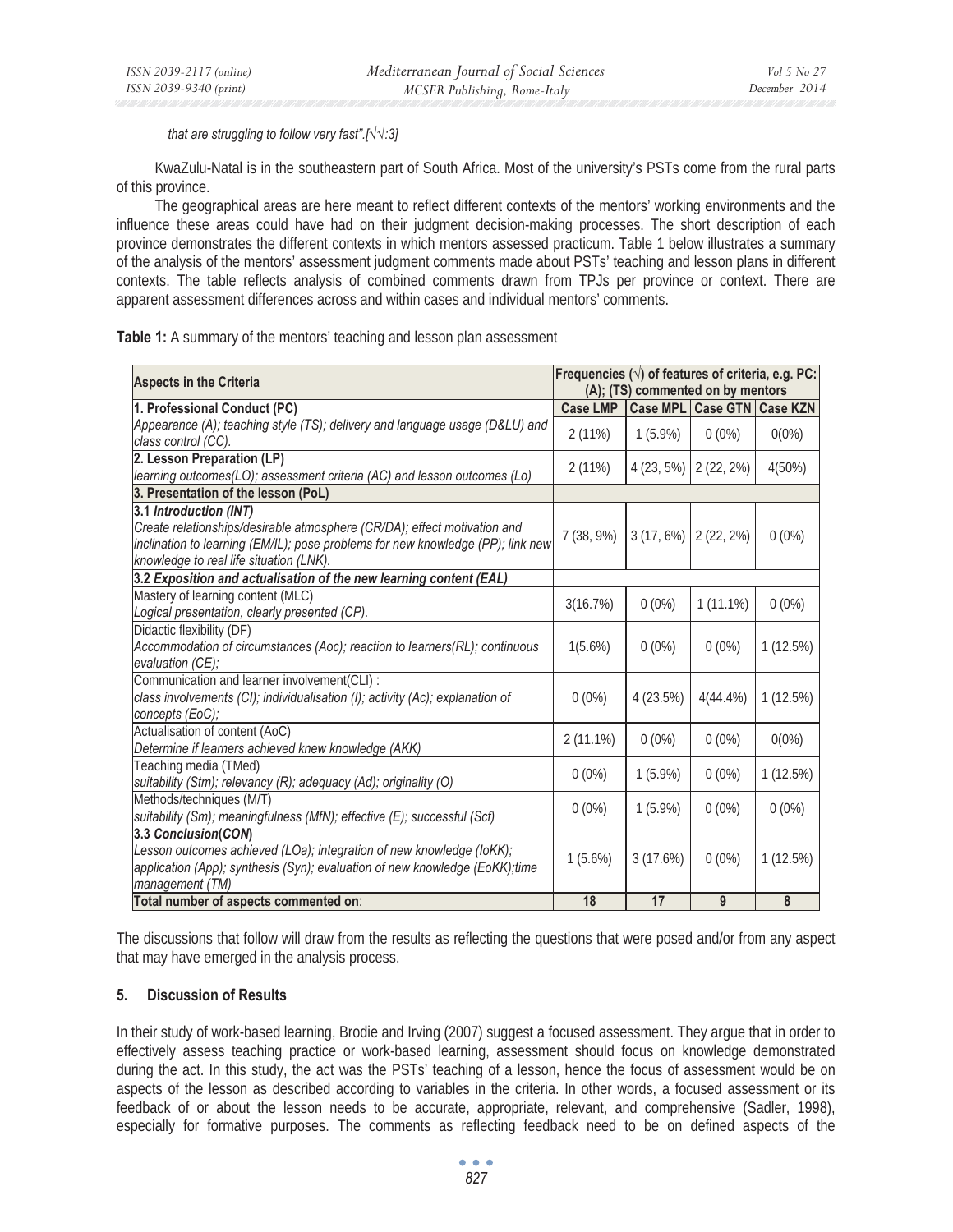| ISSN 2039-2117 (online) | Mediterranean Journal of Social Sciences | Vol 5 No 27   |
|-------------------------|------------------------------------------|---------------|
| ISSN 2039-9340 (print)  | MCSER Publishing, Rome-Italy             | December 2014 |

assessment criteria for teaching a lesson. Additionally, all aspects for teaching a lesson must be equitably assessed for every PST of the cohort despite the diversity of contexts. Equity in diversity is the inclusive and comprehensive assessment principle articulated by both the CHAT and the SJT**.** The discussion of the results is therefore mindful of the two theories within the limitation of the framework of the lesson plan (Table 1). The analysis and the discussion within the lesson plan framework constitute assessment of the lesson plan as a data collection instrument and are meant to highlight its limitations and/or strengths. The discussion is based on the analysed assessment judgment comments (Table 1) from the three cases (contexts) and the individual comments made by SBMs within the three contexts.

# *5.1 Professional Conduct (PC)*

At a glance, the focus on this aspect and/or variables within it are given less prominence or importance during assessment by SBMs in the three contexts. This assertion is demonstrated in the limited comments on the different aspects of the criteria. Although in two contexts (i.e. LMP and MPL) some aspects within this variable of the criteria were commented on, the comments were limited to only two variables; *delivery and language usage* and *classroom control.*  The comments were also of low frequency (i.e. 11% for LMP and 5.9% for MPL) in terms of the total comments within these contexts. These are two important variables of the criteria of any school teaching situation and some comment about them is expected from any assessment feedback. In the other two contexts (i.e. GTN and KZN) this aspect of the criteria (PC) was ignored. It can therefore be concluded that there is no equity in *what* is assessed and/or the extent of assessment. Assessment of professional conduct is therefore varied within and across contexts.

## *5.1.1 Lesson Preparation (LP)*

This section of the lesson appears to be the focus of most SBMs. Comments on aspects or variables within this facet were made in all the contexts (KZN with 50 % of its total comments) in this study. However, the frequency of comments varies as there are different emphases. The emphasis under this aspect is on outcomes, with lesson outcomes (Lo) the most emphasised. *Assessment criteria* (AC) were mentioned in only one context (KZN) and by one assessor. In this context (KZN) all aspects of the lesson were mentioned in the feedback, making assessment of LP relatively the most commented about in all contexts. In the KZN context it was the most comprehensively commented on.

### *5.1.2 Presentation of the lesson (PoL)*

Presentation of the lesson is a main section within the lesson plan framework of the instrument. It is therefore the focus area of assessment with subsections. The three subdivisions are: introduction (INT); exposition and actualisation of the new learning content (EAL); and conclusion (CON). We discuss each of them consecutively.

# *5.1.3 Introduction (INT)*

Generally, the introduction of a lesson gives first impressions about how one aims to teach or what one's intentions/foci are about the teaching of a particular topic. It is therefore an important area of focus for teaching mentor-assessors. A glance at the assessment on this part of the lesson plan shows varied foci by assessors within and across the four cases or contexts. For example, mentors in LMP (see LMP001; LMP002; LMP003) collectively commented on almost all the aspects of the criteria except for LNK. Conversely, in KZN SBMs did not make any judgment comments concerning variables in the introduction of the lesson by their PSTs. This observation gives a clear picture of how assessment of PSTs doing the same course may differ in their foci of assessment, thus making assessment and feedback less equitable for the same cohort of PSTs within the same programme.

### *5.1.4 Exposition and actualisation of the new learning content (EAL)*

This subdivision of the presentation of the lesson plan is itself divided into smaller subdivisions. It is an area where the PST's demonstrates different types of knowledge, skills and values during teaching. The following are some of the areas mentors focused on or were supposed to focus on and/or comment on for feedback purposes: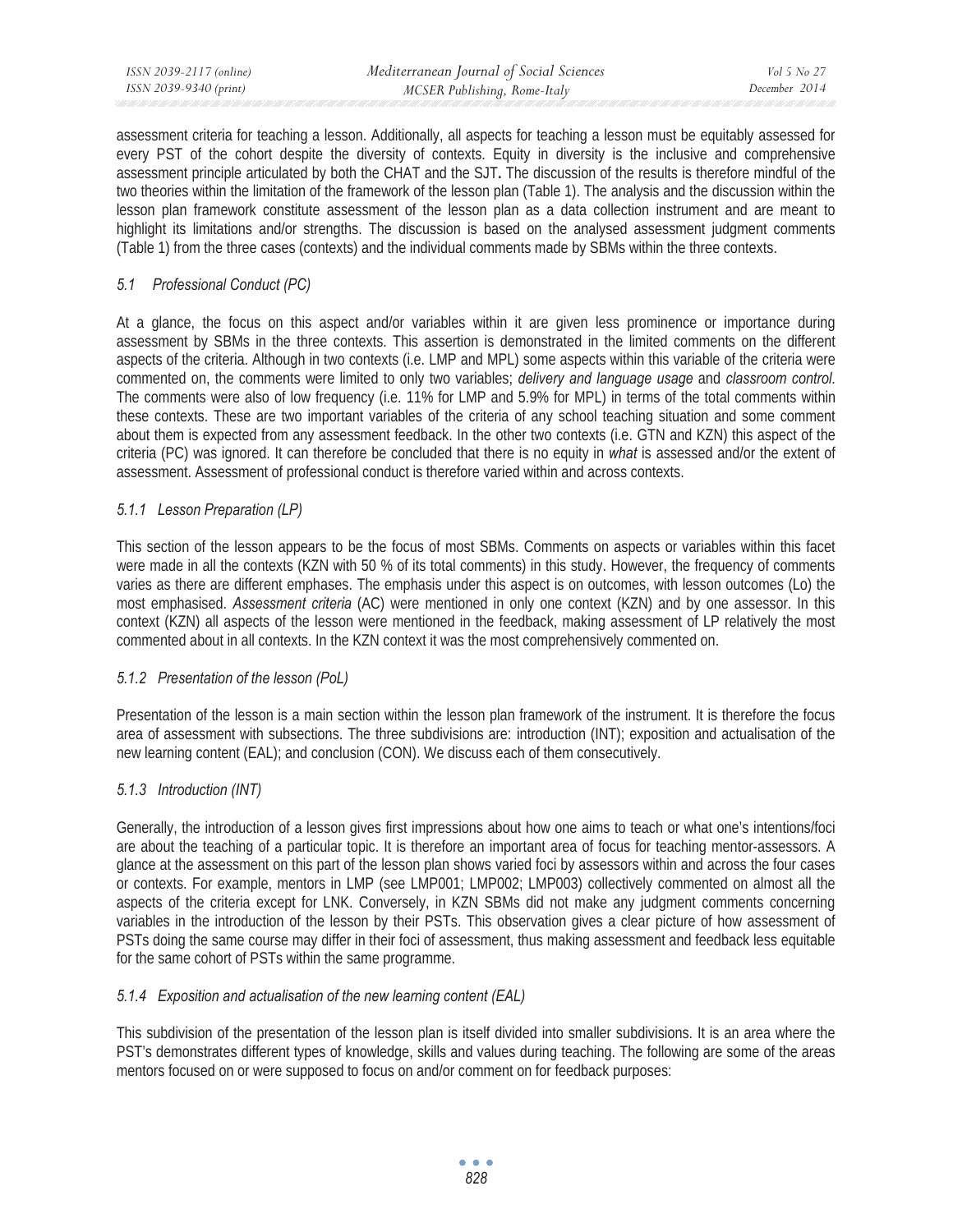# *5.1.4.1 Mastery of learning content (MLC)*

When PSTs undertake the practicum journey, they leave the institution from different areas of specialisation. There are PSTs who specialise in science teaching (e.g. Chemistry, Physics or Biology). It is therefore incumbent upon mentors as assessors that aspects of knowledge in these areas are focused and commented on or about in their assessment, especially for formative feedback purposes. Only mentors from two of the four cases (contexts) (LMP and GTN) made comments about or on aspects of *mastery of learning content*. Since PSTs or anyone who teaches has to be teaching about something, the teaching of that something needs to be assessed or mentioned in the assessment or feedback. In the case of the practicum, *mastery of learning content* was ignored in two contexts (MPL and KZN). This omission leads to two conclusions: it may be that the assessors were not specialists in the discipline or their focus was more on other aspects of teaching, such as teaching strategies.

# *5.1.4.2 Didactic flexibility (DF)*

The teacher's flexibility in the classroom illustrates his/her ability to adapt to different classroom contexts, so mentors would recognise it during the PST's presentation of a lesson. In the case of mentors' assessment during this particular practicum and/or lesson there was relatively little commenting in this area. This relatively low percentage (e.g. 5.6% for LMP; 0.0% for MPL; 0.0% for GTN and12.5% for KZN) within these contexts is demonstrated in the frequencies in the cases. Comments were made in only two contexts (LMP and GTN). Generally, mentors seemed to place little importance on didactic flexibility. Variables within this aspect of the criteria show that PSTs should have demonstrated their interaction skills with learners. Does the lack of comments reflect on PSTs lack of interaction with learners or on SBMs' lack of interest or knowledge about what to assess during these interactions?

# *5.1.4.3 Communication and learner involvement (CLI)*

This aspect has two important components that teachers (or PSTs) need to demonstrate in a classroom, particularly in a science classroom. Communication happens when the teacher engages his/her learners during a lesson when s/he communicates information, when learners ask questions and when s/he asks questions. Mentors should encourage their mentees/PSTs to engage in these interactions. In their assessment of these aspects, mentors in different contextual situations demonstrated different areas of focus. For example, mentors in MPL collectively commented more about the *class involvement*. In GTN the comments were spread among SBMs on aspects of CLI. In addition, in LMP no mentor mentioned anything on CLI, whereas in KZN a comment about the explanation of content (EoC) was made. From this observation it is clear that contexts play an important role in what should or could be part of feedback and how it should or could be communicated in any assessment situation.

# *5.1.4.4 Actualisation of content (AoC)*

Teaching is an attempt to enhance learners' knowledge about the topic being taught. It is important that the teacher should periodically establish whether learning has indeed taken place. Mentors are therefore obliged to establish whether PSTs assess that learning has taken place in their own teaching. From our summary of data from the four contexts, only mentors from LMP said something about this important reflective exercise. That is, most of the mentors during this period of practicum chose not to comment or give feedback on this aspect. This is another confirmation that contexts play a significant role in what assessors do or say during assessment in general and in particular situations. Furthermore, content is given less prominence in assessment by SBMs. This confirms our observation earlier on assessment feedback on subject matter knowledge. Does this reflect SBMs' interest or lack thereof in the content that is taught? Is it about interest in or knowledge of subject matter? Is it about topic/disciplinary incompetence on the part of assessors?

# *5.1.4.5 Teaching media (TMed)*

There is a general lack of comment on teaching media. It is difficult to interpret what the cause of this may be. It could be that PSTs may not have used any media in their teaching at the university. It could also be that it is impossible to use any media, especially in areas where there are no resources (e.g. electricity) or resources to develop models, for instance in rural areas. Another reason could be that PSTs may not have been exposed or trained in modelling or the use of models in their teaching. Mentors may also not encourage the use of media because of their own training on modelling. The use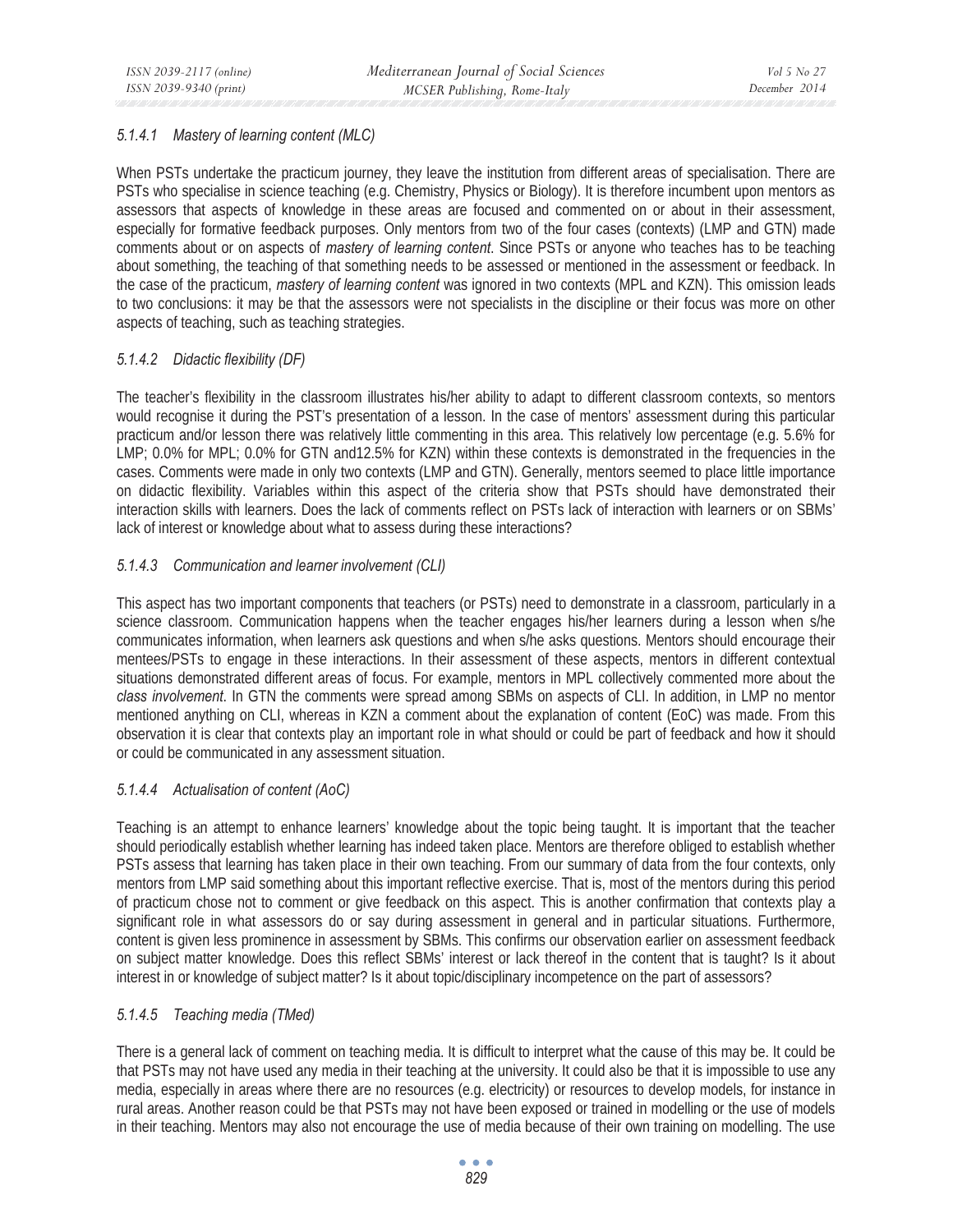of media or lack thereof is generally low among PSTs in all contexts. As Roth and Lee (2007) indicate, social and material environments influence what we can or decide to do. Our cultural and historical backgrounds to some extent affect our thought processes, including those in education assessment.

# *5.1.4.6 Methods and techniques (M/T)*

Methods and techniques occupy a very important and critical part of teachers' teaching skill. However, comments in all cases or contexts indicate a lack of interest by mentors in this aspect of the criteria. Could this be limitation in mentors' assessment knowledge or skill on this aspect of the criteria? This attitude from mentors in their assessment could be attributed to many other factors. Mentors bring different beliefs into the mentoring process, which may subsequently lead to biased assessment judgments (Hawkey, 1997).

## *5.1.5 Conclusion of a lesson*

In this study, we aimed to determine the extent to which mentors (SBMs) engage with their mentees especially to enhance PSTs' knowledge, skills and attitudes about teaching. Therefore, mentors should have commented about the purpose and outcomes of PSTs' lessons, and, in particular, about whether lesson *outcomes were achieved* and/or their PSTs' ability in establishing whether their learners gained any knowledge during the lesson. Clearly, the extent of the comments and the types of comments varied. This is a reflection of the contexts of assessments and the obvious influence by mentors on the eventual outcome of assessment or feedback on assessment. Maynard and Furlong (1993) argue that teaching and learning environments influence mentors' conceptualisation of teaching and consequently their views of the processes of learning to teach. So how PSTs conclude their teaching will be viewed differently by different assessors, especially in different contexts, as was the case with SBMs in this study.

## **6. Conclusion**

Black and William (1998) describe formative assessment as a form of assessment suited to and effective in all educational settings. Our exploration of assessment in different practicum contexts as indicated in the research questions was predicated on Black and William's assertion. In concluding this study, we reflect our findings on mentors' assessment judgments directly from the research questions. Assessment judgment comments as feedback in our study are the SBMs' written "representation of an assessed person's knowledge, skill or understanding" of teaching of a lesson (Newton, 2007, p.158). These judgments are also an attempt to reflect on the mentoring and assessment system used by mentors in assessing the PSTs' lessons. The findings from the following research questions reflect the feedback in mentors' comments.

# *6.1 What is the nature and content of mentors' assessment judgment comments on PSTs' teaching capabilities?*

In our introduction of this question, nature and content were defined as a measure of describing the characteristics of the judgment comments in relation to the contents of the criteria. That is, judgments on the PSTs' teaching knowledge, skills and values needed to reflect what is contained in the criteria. In addition, this measure is benchmarked on a certain standard. Since the comments were regarded as representing feedback, the characteristic of formative feedback is also a point of reference in terms of what and how feedback should be given in a given context. According to Sadler (1998), feedback needs to be appropriate, accurate, comprehensive and accessible to the assessed. In addition, Gibbs and Simpson (2004) argue that assessment feedback needs to describe the link to the purpose of the task of teaching and what exactly they have to do.

In our analysis of SBMs' comments in different contexts, we can conclude that mentors differed in terms of the content and the manner it was presented in their judgment comments about their mentees (PSTs). These differences in the nature and content of assessment judgment comments occurred across and within contexts. Differences within comments refer to differences among SBMs in the same context. It can therefore be concluded that diverse contexts – geographical, environmental, historical, cultural, economical, academic and experiential – play a significant role in assessors' thought processes and the judgments they make.

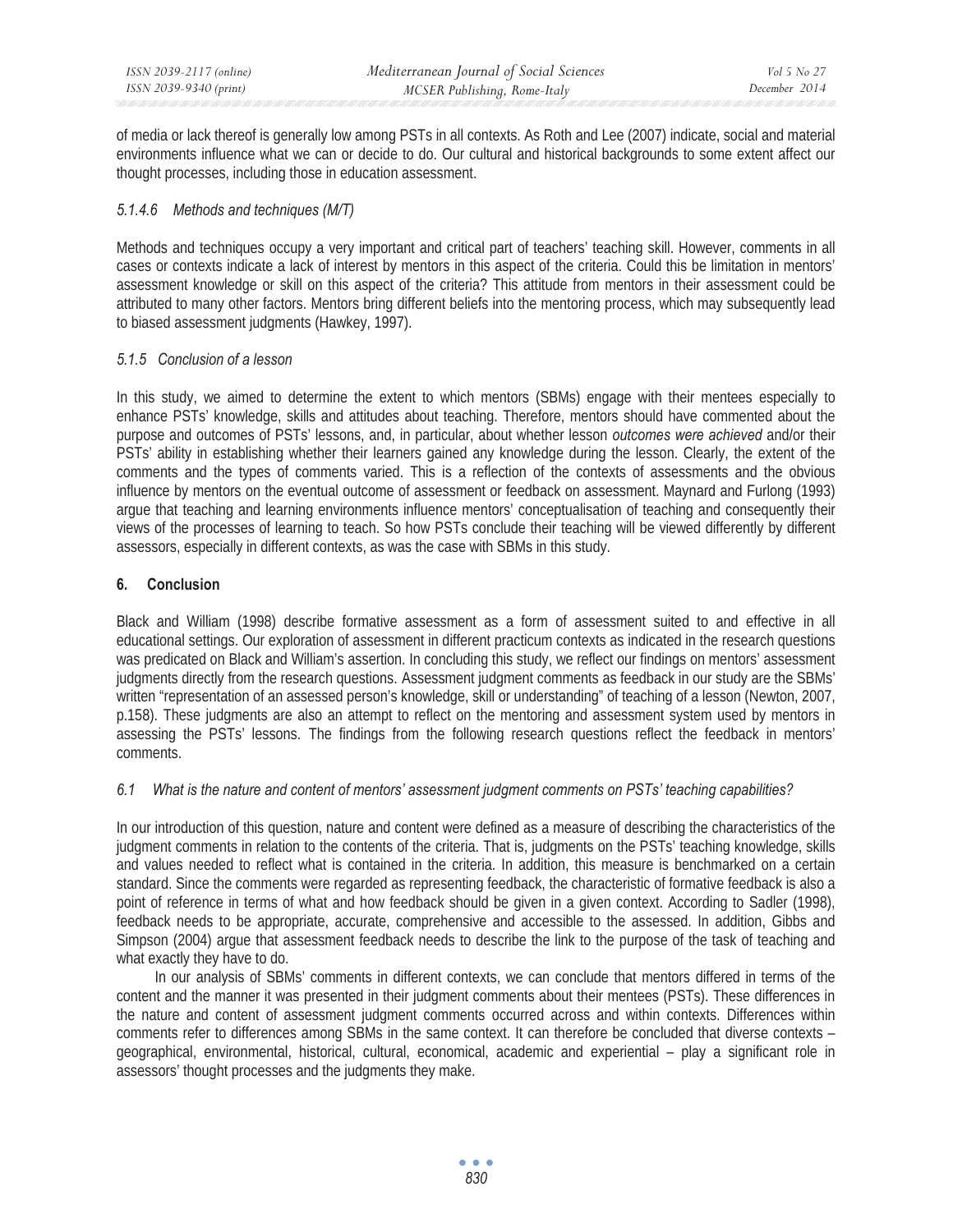### *6.2 What features did SBMs mostly focus on in their assessment judgment comments of PSTs teaching actions and/or abilities?*

In counting aspects/variables within the assessment instrument that SBMs' referred to in the judgment comments, lesson plan (LP) and introduction (INT) of the lesson appear the most frequently mentioned. However, this frequency differs from context to context and from assessor to assessor. The variable least referred to is *teaching media*. The low frequency of reference to this aspect is consistent across and within cases or contexts. Our conclusion is that there is little use of teaching media by PSTs in their lessons during practicum. This could also be a reflection of SBMs' focus on the PSTs' use of teaching media arising from their training or experience in using teaching media in their own teaching.

## *6.3 What is the quality of SBMs' assessment judgment comments of the lesson teaching capabilities of PSTs?*

Quality is a concept generally used to measure how something is or how well it is done. In this study quality as a concept was used to describe how well feedback was given and how appropriate, relevant and accurate it was in reference to the criteria of the instrument of measurement. In addition, the study was an evaluation of the assessment instrument (teaching practice journal). The analysis of SBMs' assessment judgment comments revealed a generally poor quality of feedback. That is, most judgment comments were not comprehensive; they were limited in addressing all aspects in the criteria of the assessment instrument. Limited comments reduce accuracy as only some aspects of the criteria are addressed. In some instances, inappropriate comments led to deviations from the set criteria. Assessment must be within criteria and be specific to the actions/performance of the PST in the teaching process. For example, the comment by GTN 003: "...a*ccording to the way he had presented the lesson, I guarantee that even if he can be employed he will do the best and he seems to be a good future educator*" needs to be clarified as to *how* the PST presented the lesson in order to provide him/her with opportunities for closing the gap in performance between current and desired performance (Nicol & MacFarlane-Dick, 2006). This type of comment is not accessible (Sadler, 1998) to the PST for formative purposes or future use to enhance his/her knowledge and skills in teaching. Furthermore, this comment is not catered for in the instrument but may be used for motivational purposes as suggested by Gold (1996), who argues for instructional support that enhances knowledge and skills development and for psychological support that builds confidence and encourages self-esteem.

In concluding this study, we highlight the importance of quality assessment and quality in assessment and the limitations the assessment instrument imposed on SBMs ability to assess. The instrument did not provide sufficient space to comment comprehensively on all aspects of the criteria. Even if PSTs are assessed in different contexts by different SBMs the instrument design must be such that it limits deviations from what should and can be assessed. It is also vital that processes of assessing this important element of teacher preparation are consistent and equitable. Consistent and equitable elicitation of assessment information, especially for formative purposes, ensures that teacher preparation programmes, particularly in diverse contexts, produce the same quality of teachers irrespective of where practicum is conducted.

### **References**

Beijaard, D., & Verloop, N. (1996). Assessing teachers' practical knowledge. *Studies in Educational Evaluation*, 22(3), 275–286.

Black, P., & William, D. (1998). *Inside the black box*. London: Kings College.

- Brodie, P., & Irving, K. (2007). Assessment in work-based learning: Investigating a pedagogical approach that enhances student learning. *Assessment and Evaluation in Higher Education*, 32(1), 11–19.
- Crasborn, F., Hennissen, P., Brouwer, N., Korthagen, F., & Bergen, T. (2008). Promoting versatility in mentor teachers' use of supervisory skills. *Teaching and Teacher Education* 24(3), 499–514.
- Crossouard, B. (2009). A sociocultural reflection on formative assessment and collaborative challenges in the states of Jersey. *Research Papers in Education*, 24(1), 77–93.
- Dall'Alba, G., & Sandberg, J. (2006). Unveiling professional development: A critical review of stage models. *Review of Educational Research,* 76(3), 383–412.

Darling-Hammond, L., Bransford, J., LePage, P., Hammerness, K., & Duffy, H. (2005). *Preparing teachers for a changing world: What teachers should learn and be able to do*. San Francisco, CA: Jossey-Bass.

- Engeström, Y. (1987). *Learning by expanding: An activity-theoretical approach to developmental research.* Helsinki: Orienta-Konsultit Oy.
- Gibbs, G., & Simpson, C. (2004) Conditions under which assessment supports students' learning. *Learning and Teaching in Higher Education,* 1(1), 3–31.
- Gold, Y. (1996). Beginning teacher support: Attrition, mentoring, and induction. In J. Sikula (Ed.),